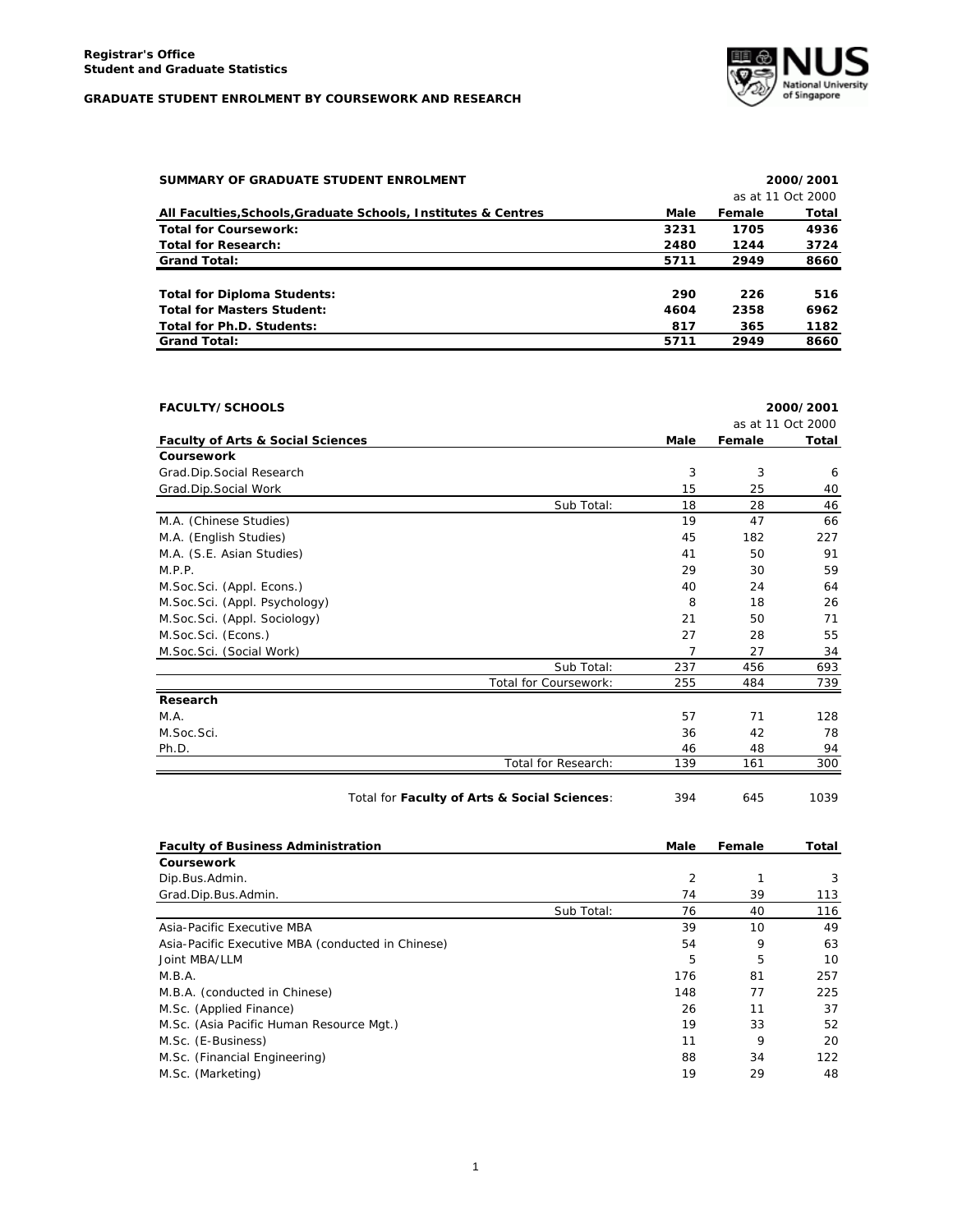

| M.Sc. (Mgt. of Tech.)                         | 189            | 57           | 246            |
|-----------------------------------------------|----------------|--------------|----------------|
| Sub Total:                                    | 774            | 355          | 1129           |
| Total for Coursework:                         | 850            | 395          | 1245           |
| Research                                      |                |              |                |
| M.Sc. (Mgt.)                                  | 63             | 53           | 116            |
| Ph.D.                                         | 22             | 15           | 37             |
| Total for Research:                           | 85             | 68           | 153            |
| Total for Faculty of Business Administration: | 935            | 463          | 1398           |
| <b>School of Computing</b>                    | Male           | Female       | Total          |
| Coursework                                    |                |              |                |
| M.Comp.                                       | 66             | 32           | 98             |
| M.Sc. (Comp. & Info. Sci.)                    | 24             | 4            | 28             |
| Total for Coursework:                         | 90             | 36           | 126            |
| Research<br>M.Sc.                             | 158            | 61           | 219            |
| Ph.D.                                         | 67             | 19           |                |
| Total for Research:                           | 225            | 80           | 86<br>305      |
|                                               |                |              |                |
| Total for School of Computing:                | 315            | 116          | 431            |
| <b>Faculty of Dentistry</b>                   | Male           | Female       | Total          |
| Research                                      |                |              |                |
| M.Sc.                                         | 1              | 0            | 1              |
| M.Sc.D.                                       | $\overline{2}$ | 0            | $\overline{2}$ |
| Ph.D.                                         | 2              | 0            | $\overline{c}$ |
| Total for Research:                           | 5              | $\mathbf 0$  | $\overline{5}$ |
| Total for Faculty of Dentistry:               | 5              | $\mathsf{O}$ | 5              |
| <b>School of Design &amp; Environment</b>     | Male           | Female       | Total          |
| Coursework                                    |                |              |                |
| M.A. (Urban Design)                           | 5              | 6            | 11             |
| M.Arch.                                       | 70             | 73           | 143            |
| M.Sc. (Bldg.Sc.)                              | 79             | 15           | 94             |
| M.Sc. (Project Mgt.)                          | 73             | 30           | 103            |
| M.Sc. (Real Estate)                           | 43             | 32           | 75             |
| Total for Coursework:<br>Research             | 270            | 156          | 426            |
| M.A. (Arch.)                                  | 6              | 13           | 19             |
| M.Bldg.Sc.                                    | 0              | $\mathbf{1}$ | $\mathbf{1}$   |
| M.Sc. (Building)                              | 12             | 5            | 17             |
| M.Sc. (Estate Management)                     | 9              | 9            | 18             |
| Ph.D.                                         | 10             | 4            | 14             |
| Total for Research:                           | 37             | 32           | 69             |
| Total for School of Design & Environment:     | 307            | 188          | 495            |
| <b>Faculty of Engineering</b>                 | Male           | Female       | Total          |
| Coursework                                    |                |              |                |
|                                               |                |              |                |
| Grad.Dip.(DTSC)<br>Grad.Dip.Aviation Mgt.     | 23<br>16       | 1<br>4       | 24<br>20       |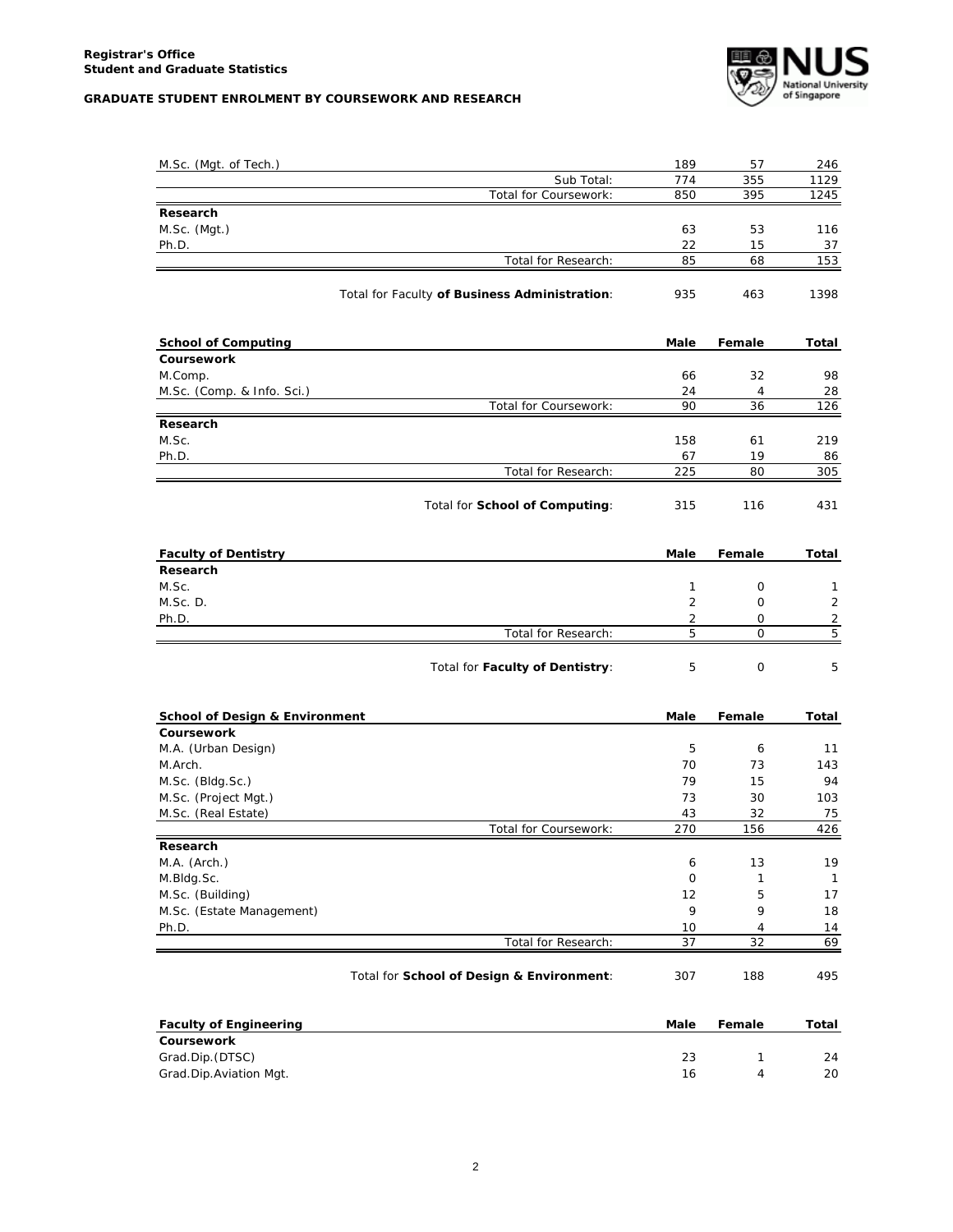

| Grad.Dip.Env.Eng.                      |                                     | 14             | 29             | 43           |
|----------------------------------------|-------------------------------------|----------------|----------------|--------------|
|                                        | Sub Total:                          | 53             | 34             | 87           |
| M.Sc. (Chem. Eng.)                     |                                     | 32             | 10             | 42           |
| M.Sc. (Civil Eng.)                     |                                     | 199            | 45             | 244          |
| M.Sc. (Elect. Eng.)                    |                                     | 329            | 54             | 383          |
| M.Sc. (Env. Eng.)                      |                                     | 50             | 32             | 82           |
| M.Sc. (Ind. & Sys. Eng.)               |                                     | 175            | 35             | 210          |
| M.Sc. (Mat'l Sc. & Eng.)               |                                     | 47             | 32             | 79           |
| M.Sc. (Mech. Eng.)                     |                                     | 142            | 8              | 150          |
| M.Sc. (Mechatronics)                   |                                     | 70             | 2              | 72           |
| M.Sc. (SHE)                            |                                     | 52             | 24             | 76           |
| M.Sc. (Transp. Sys. & Mgt.)            |                                     | 32             | 8              | 40           |
| NUS-UIUC M.Sc. (Chem. Eng.)            |                                     | 5              | 6              | 11           |
|                                        | Sub Total:                          | 1133           | 256            | 1389         |
|                                        | Total for Coursework:               | 1186           | 290            | 1476         |
| Research<br>M.Eng.                     |                                     | 954            | 291            | 1245         |
| Ph.D.                                  |                                     | 284            | 72             | 356          |
|                                        | Total for Research:                 | 1238           | 363            | 1601         |
|                                        |                                     |                |                |              |
|                                        | Total for Faculty of Engineering:   | 2424           | 653            | 3077         |
| <b>Faculty of Law</b>                  |                                     | Male           | Female         | Total        |
| Coursework                             |                                     |                |                |              |
| Grad.Dip. Law                          |                                     | 15             | 14             | 29           |
| Grad.Dip.Sing. Law                     |                                     | 17             | 24             | 41           |
| Postgraduate Dip. Law                  |                                     | 1              | $\mathbf 0$    | $\mathbf{1}$ |
|                                        | Sub Total:                          | 33             | 38             | 71           |
| Joint LL.M.                            |                                     | $\overline{2}$ | 2              | 4            |
| LL.M.                                  |                                     | 19             | 19             | 38           |
| M.C.L.                                 |                                     | 1              | $\overline{2}$ | 3            |
|                                        | Sub Total:<br>Total for Coursework: | 22<br>55       | 23<br>61       | 45           |
|                                        |                                     |                |                | 116          |
| Research                               |                                     |                |                |              |
| LL.M.<br>Ph.D.                         |                                     | 9<br>4         | 5<br>2         | 14<br>6      |
|                                        | Total for Research:                 | 13             | $\overline{7}$ | 20           |
|                                        | Total for Faculty of Law:           | 68             | 68             | 136          |
|                                        |                                     |                |                |              |
| <b>Faculty of Medicine</b><br>Research |                                     | Male           | Female         | Total        |
| D.Surg.                                |                                     | $\mathbf{1}$   | 0              | 1            |
| M.D.                                   |                                     | 31             | 8              | 39           |
| M.Sc.                                  |                                     | 64             | 97             | 161          |
| M.Sc. (Clinical Science)               |                                     | 21             | 20             | 41           |
| Ph.D.                                  |                                     | 81             | 62             | 143          |
|                                        | Total for Research:                 | 198            | 187            | 385          |
|                                        | Total for Faculty of Medicine:      | 198            | 187            | 385          |
| <b>Faculty of Science</b>              |                                     | Male           | Female         | Total        |
| Coursework                             |                                     |                |                |              |
| Grad.Dip. Analytical Chemistry         |                                     | 10             | 9              | 19           |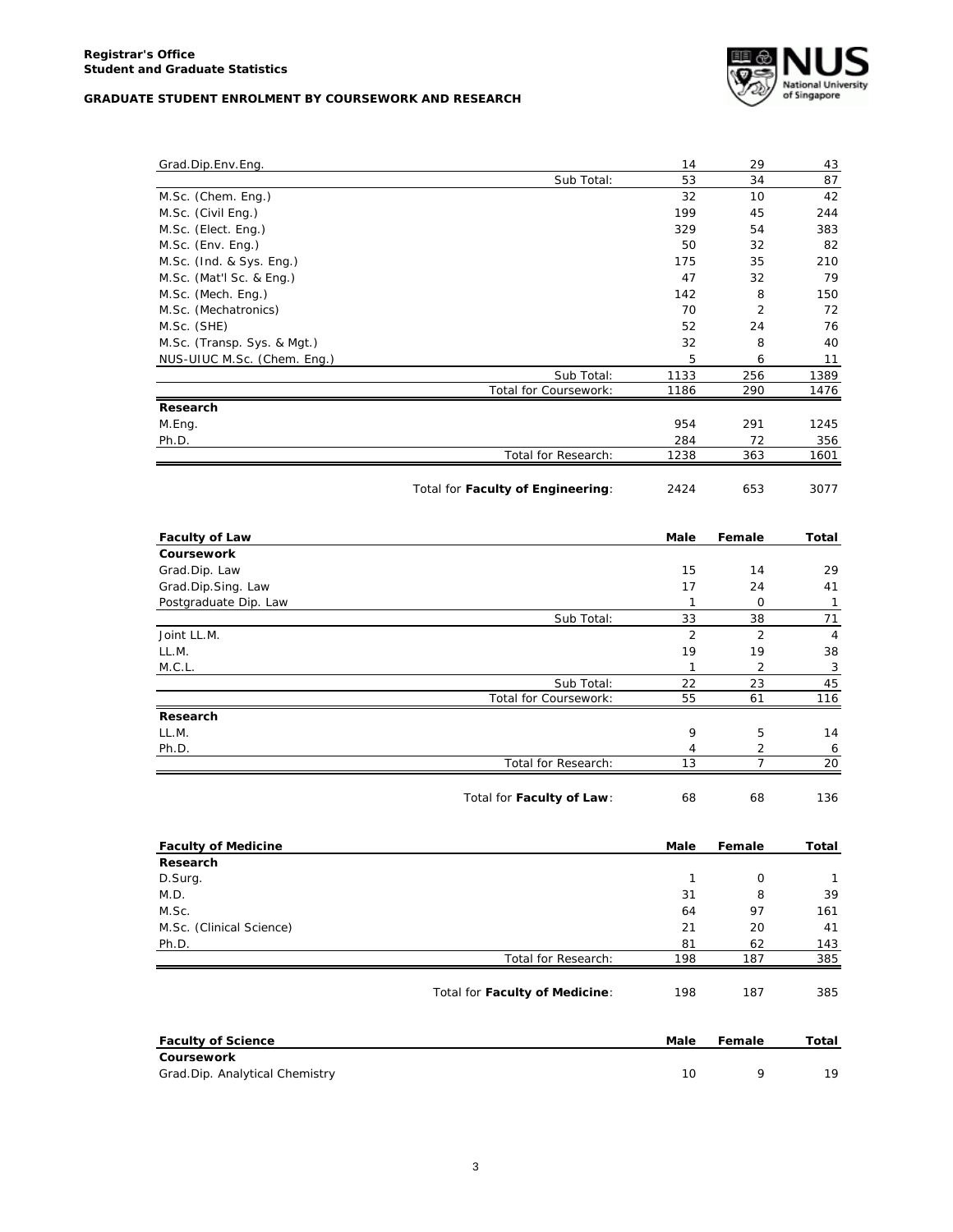

| Grad.Dip.Math             |                               | 22  | 16  | 38                |
|---------------------------|-------------------------------|-----|-----|-------------------|
|                           | Sub Total:                    | 32  | 25  | 57                |
| M.Sc. (Clinical Pharmacy) |                               | 3   | 7   | 10                |
| M.Sc. (Mathematics)       |                               | 10  | 2   | $12 \overline{ }$ |
| M.Sc. (Physics)           |                               | 6   | 3   | 9                 |
| M.Sc. (Statistics)        |                               | 25  | 19  | 44                |
|                           | Sub Total:                    | 44  | 31  | 75                |
|                           | Total for Coursework:         | 76  | 56  | 132               |
| Research                  |                               |     |     |                   |
| Graduate Programme        |                               | 47  | 31  | 78                |
| M.Sc.                     |                               | 175 | 136 | 311               |
| M.Sc. (Pharm.)            |                               | 9   | 8   | 17                |
| Ph.D.                     |                               | 213 | 103 | 316               |
|                           | Total for Research:           | 444 | 278 | 722               |
|                           | Total for Faculty of Science: | 520 | 334 | 854               |

| <b>GRADUATE SCHOOLS</b>                      | 2000/2001<br>as at 11 Oct 2000 |               |       |
|----------------------------------------------|--------------------------------|---------------|-------|
| <b>Graduate School of Dental Studies</b>     | Male                           | Female        | Total |
| Coursework                                   |                                |               |       |
| M.D.S. (Endodontics)                         | 2                              | 4             | 6     |
| M.D.S. (Oral & Maxillofacial Surg.)          | 4                              | $\mathcal{P}$ | 6     |
| M.D.S. (Orthodontics)                        | 4                              | 5             | 9     |
| M.D.S. (Prosthodontics)                      | 2                              |               |       |
| Sub Total:                                   | 12                             | 13            | 25    |
| Total for Coursework:                        | 12                             | 13            | 25    |
| Total for Graduate School of Dental Studies: | 12                             | 13            | 25    |

| <b>Graduate School of Medical Studies</b>        |                       | Male | Female   | Total           |
|--------------------------------------------------|-----------------------|------|----------|-----------------|
| Coursework                                       |                       |      |          |                 |
| Grad.Dip. Basic Ultrasonography (Obst. & Gynae.) |                       | 6    | 8        | 14              |
| Grad.Dip. Family Practice Dermatology            |                       | 7    | 13       | 20              |
| Grad.Dip. Occup.Med.                             |                       | 12   | 3        | 15              |
| Grad.Dip. Psychotherapy                          |                       | 13   | 8        | 21              |
|                                                  | Sub Total:            | 38   | 32       | 70              |
| M.Clinical Embryology                            |                       | 3    |          | 10 <sup>1</sup> |
| M.Med. (Diagnostic Radiology)                    |                       |      | $\Omega$ |                 |
| M.Med. (Family Medicine)                         |                       | 19   | 12       | 31              |
| M.Med. (OM)                                      |                       | 5    | 3        | 8               |
| M.Med. (PH)                                      |                       | 5    | 6        | 11              |
| M.Med. (Psychiatry)                              |                       | 3    |          | 4               |
|                                                  | Sub Total:            | 36   | 29       | 65              |
|                                                  | Total for Coursework: | 74   | 61       | 135             |
|                                                  |                       |      |          |                 |

Total for **Graduate School of Medical Studies**:  $\overline{74}$  61 135

| INSTITUTES/CENTRES               |      |        | 2000/2001         |
|----------------------------------|------|--------|-------------------|
|                                  |      |        | as at 11 Oct 2000 |
| Centre for Financial Engineering | Male | Female | Total             |
| Research                         |      |        |                   |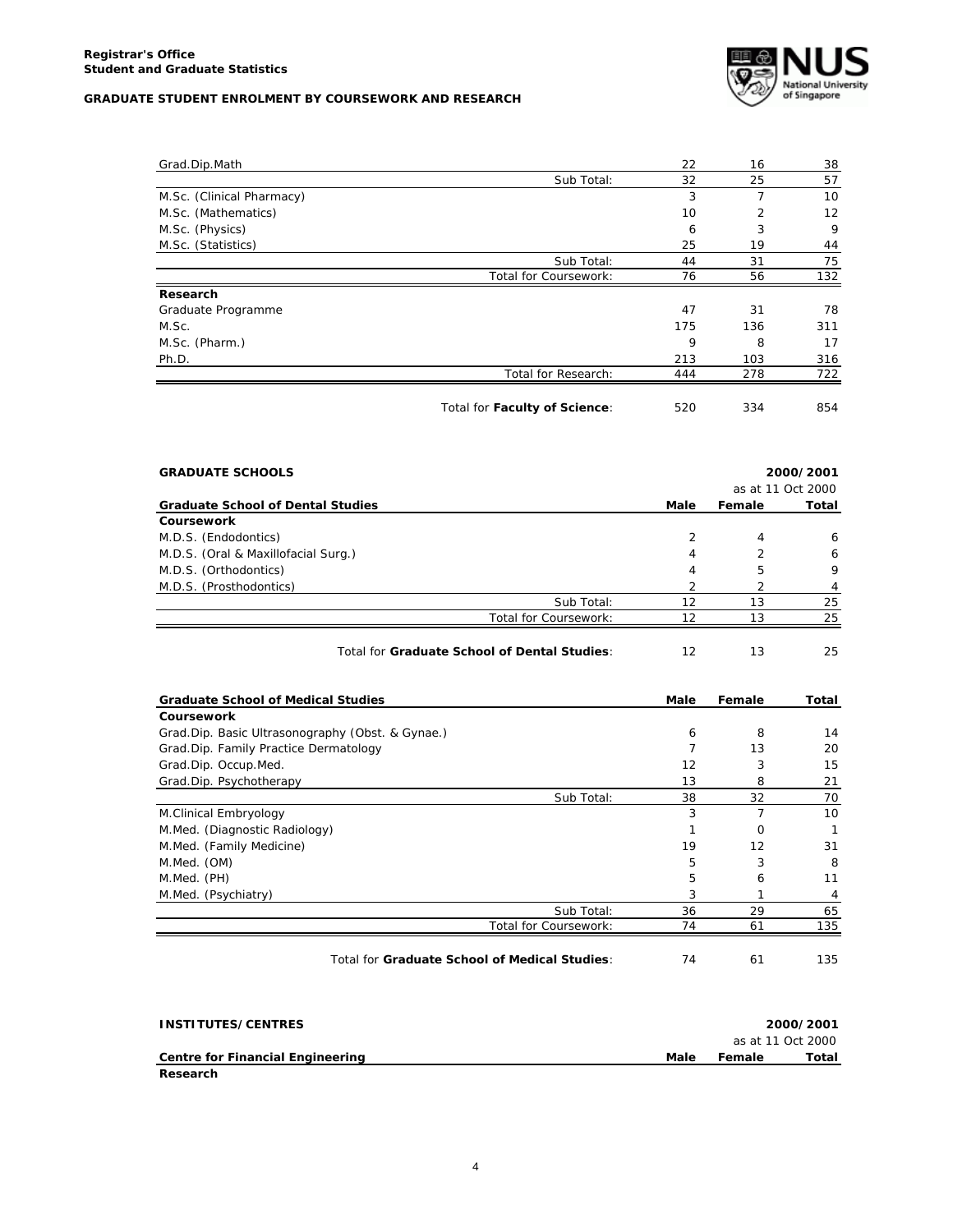

| M.Sc. (Mgt.)                                             | 1                            | 4                   | 5                 |
|----------------------------------------------------------|------------------------------|---------------------|-------------------|
| Total for Research:                                      | $\mathbf{1}$                 | 4                   | 5                 |
| Total for Centre for Financial Engineering:              | $\mathbf{1}$                 | $\overline{4}$      | 5                 |
| <b>East Asian Institute</b>                              | Male                         | Female              | Total             |
| Research                                                 |                              |                     |                   |
| Ph.D.<br>Total for Research:                             | $\mathbf{1}$<br>$\mathbf{1}$ | 0<br>0              | 1<br>$\mathbf{1}$ |
|                                                          |                              |                     |                   |
| Total for East Asian Institute:                          | $\mathbf{1}$                 | 0                   | 1                 |
| Institute of Materials Research & Engineering            | Male                         | Female              | Total             |
| Research                                                 |                              |                     |                   |
| M.Eng.<br>M.Sc.                                          | 4<br>2                       | 2<br>$\overline{4}$ | 6<br>6            |
| Ph.D.                                                    | 5                            | 1                   | 6                 |
| Total for Research:                                      | 11                           | $\overline{7}$      | 18                |
| Total for Institute of Materials Research & Engineering: | 11                           | $\overline{7}$      | 18                |
| Institute of Molecular & Cell Biology                    | Male                         | Female              | Total             |
| Research<br>D.Sc.                                        | $\mathbf{1}$                 | 0                   | $\mathbf{1}$      |
| M.Sc.                                                    | 4                            | $\overline{7}$      | 11                |
| Ph.D.                                                    | 19                           | 15                  | 34                |
| Total for Research:                                      | 24                           | 22                  | 46                |
| Total for Institute of Molecular & Cell Biology:         | 24                           | 22                  | 46                |
| <b>Institute of Molecular Agrobiology</b>                | Male                         | Female              | Total             |
| Research                                                 |                              |                     |                   |
| Ph.D.<br>Total for Research:                             | 10<br>10                     | 7<br>7              | 17<br>17          |
| Total for Institute of Molecular Agrobiology:            | 10                           | $\overline{7}$      | 17                |
| <b>Institute of Systems Science</b>                      | Male                         | Female              | Total             |
| Coursework                                               |                              |                     |                   |
| Dip.Syst.Anal.                                           | 40                           | 29                  | 69                |
| Sub Total:                                               | 40                           | 29                  | 69                |
| M.Tech. (Knowledge Eng.)<br>M.Tech. (Software Eng.)      | 103<br>193                   | 25<br>78            | 128<br>271        |
| Sub Total:                                               | 296                          | 103                 | 399               |
| Total for Coursework:                                    | 336                          | 132                 | <u>468 </u>       |
| Total for Institute of Systems Science:                  | 336                          | 132                 | 468               |
| Kent Ridge Digital Labs                                  | Male                         | Female              | Total             |
| Research<br>M.Sc.                                        | 14                           | 3                   | 17                |